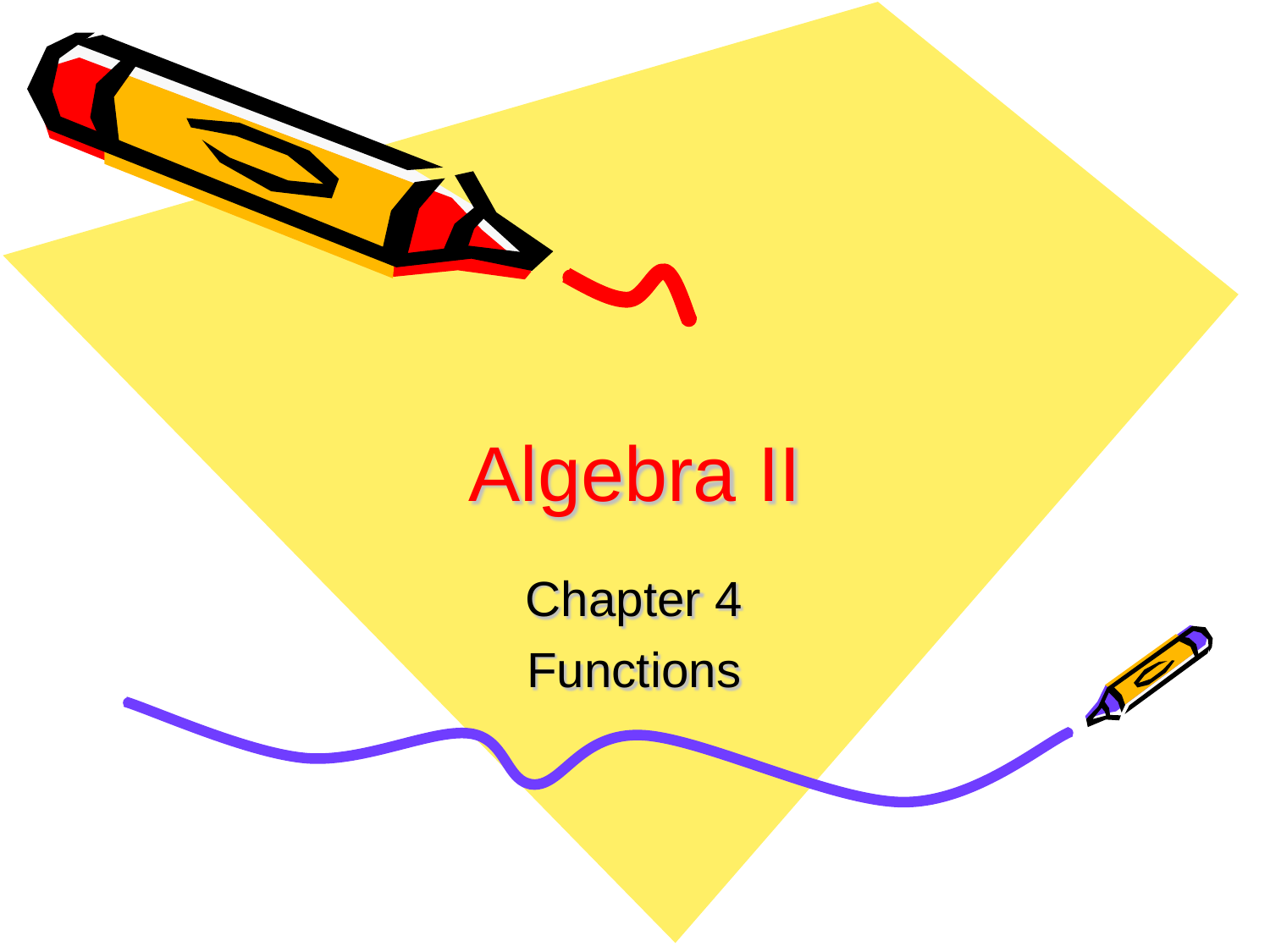## Refresh You Skills

- 
- 1c) Subtract 2 from each side 1d) Square each side
- 1e) Subtract 6 from each side
- $2a) x = 33$
- 2c)  $x = 5$  or  $x = -3$

2e) no solution

3) Answers will vary



1a) Add 7 to each side 1b) Divide each side by 3

$$
2b) x = -1 \text{ or } x = -15
$$

$$
2d) y=57
$$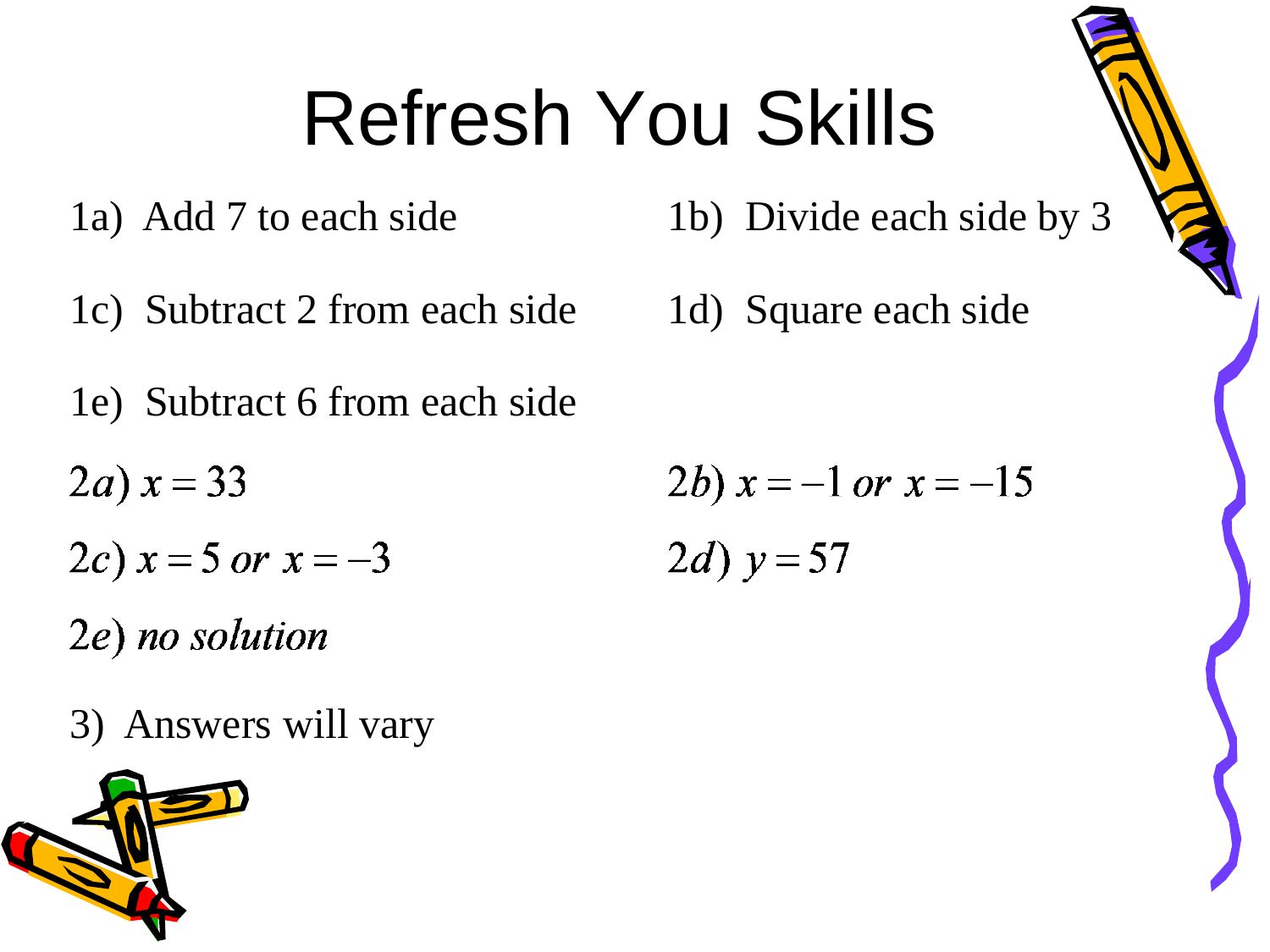

3a) Decreasing at a steady rate, suddenly becoming constant, then suddenly increasing at the same rate it was decreasing.

3b) First decreasing, then increasing back to the same level, without any sudden changes in rate.

3c) Rapidly increasing from 0; suddenly changing to rapidly decreasing until half the value is reached; constant, then suddenly rapidly decreasing at a constant rate until reaching 0.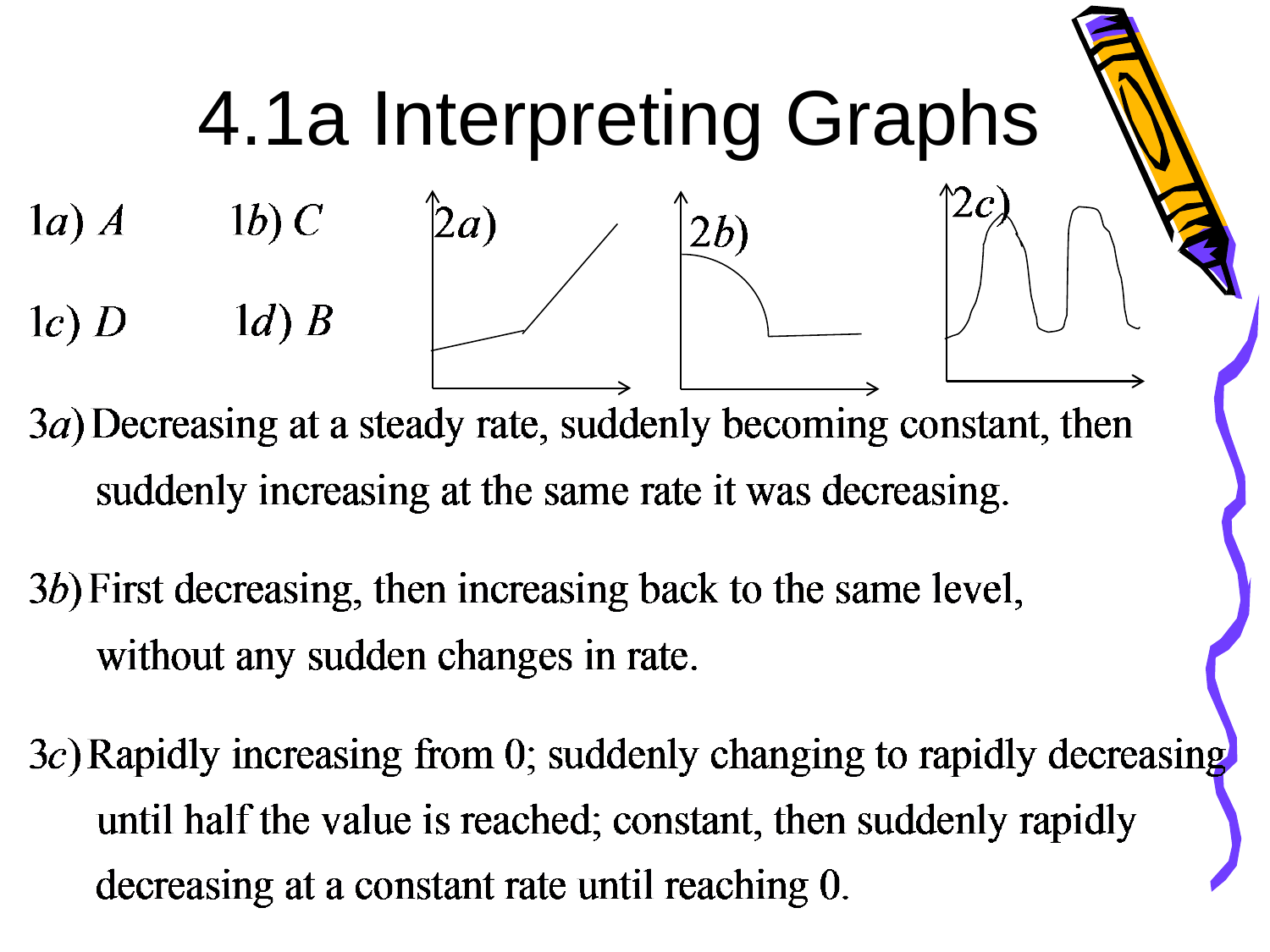# 4.1b Interpreting Graphs

4a) Showing the height of the ball as time goes by.

- 4b) Possible answer: Seconds and Yards
- 4c) Possible Answer:  $0 \le t \le 10$ s,  $0 \le h \le 70$  yds
- $4d$ ) No, the horizontal distance is not measured.
- Answers will vary

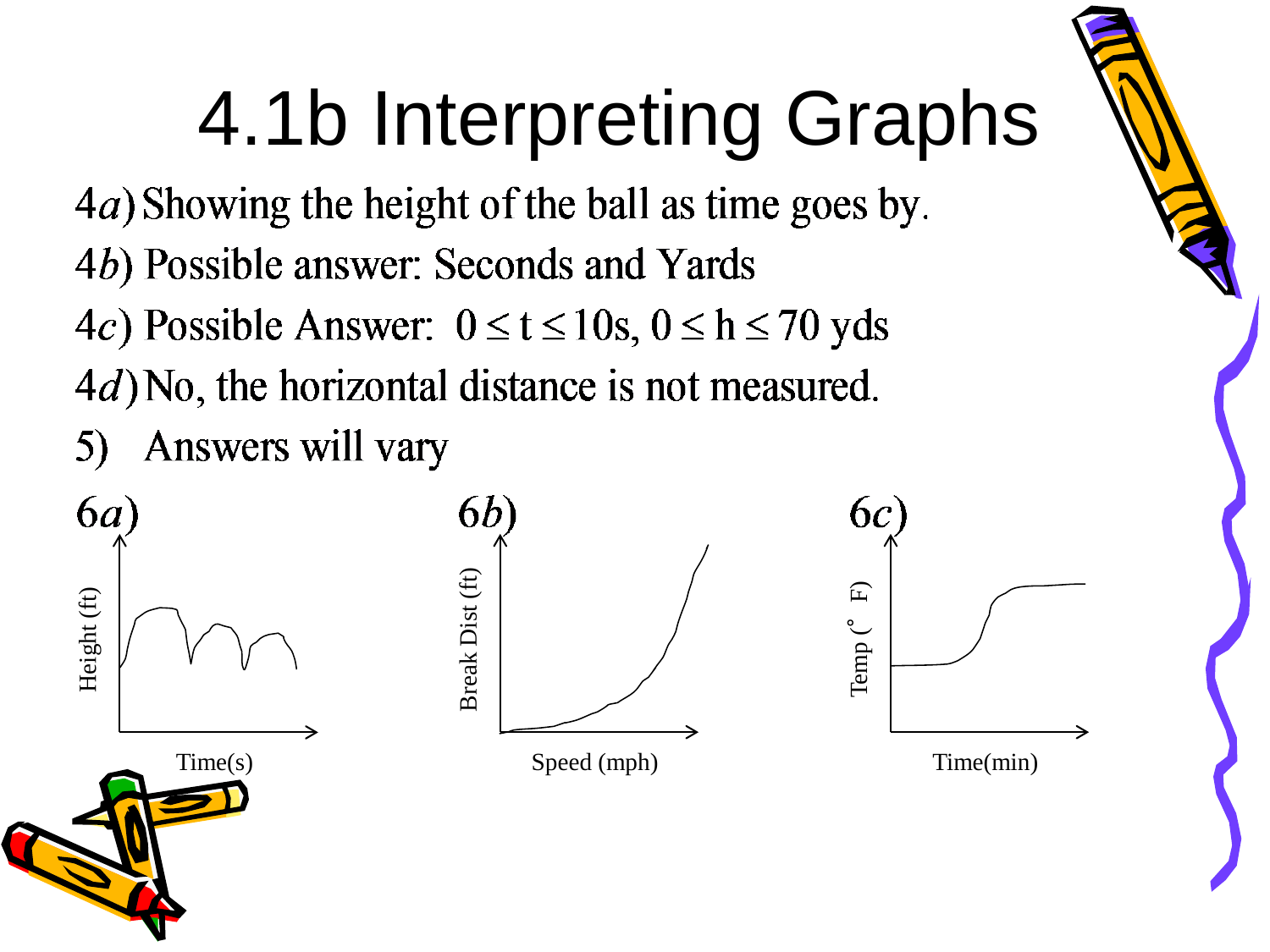

Speed (ft/sec)

Speed (ft/sec)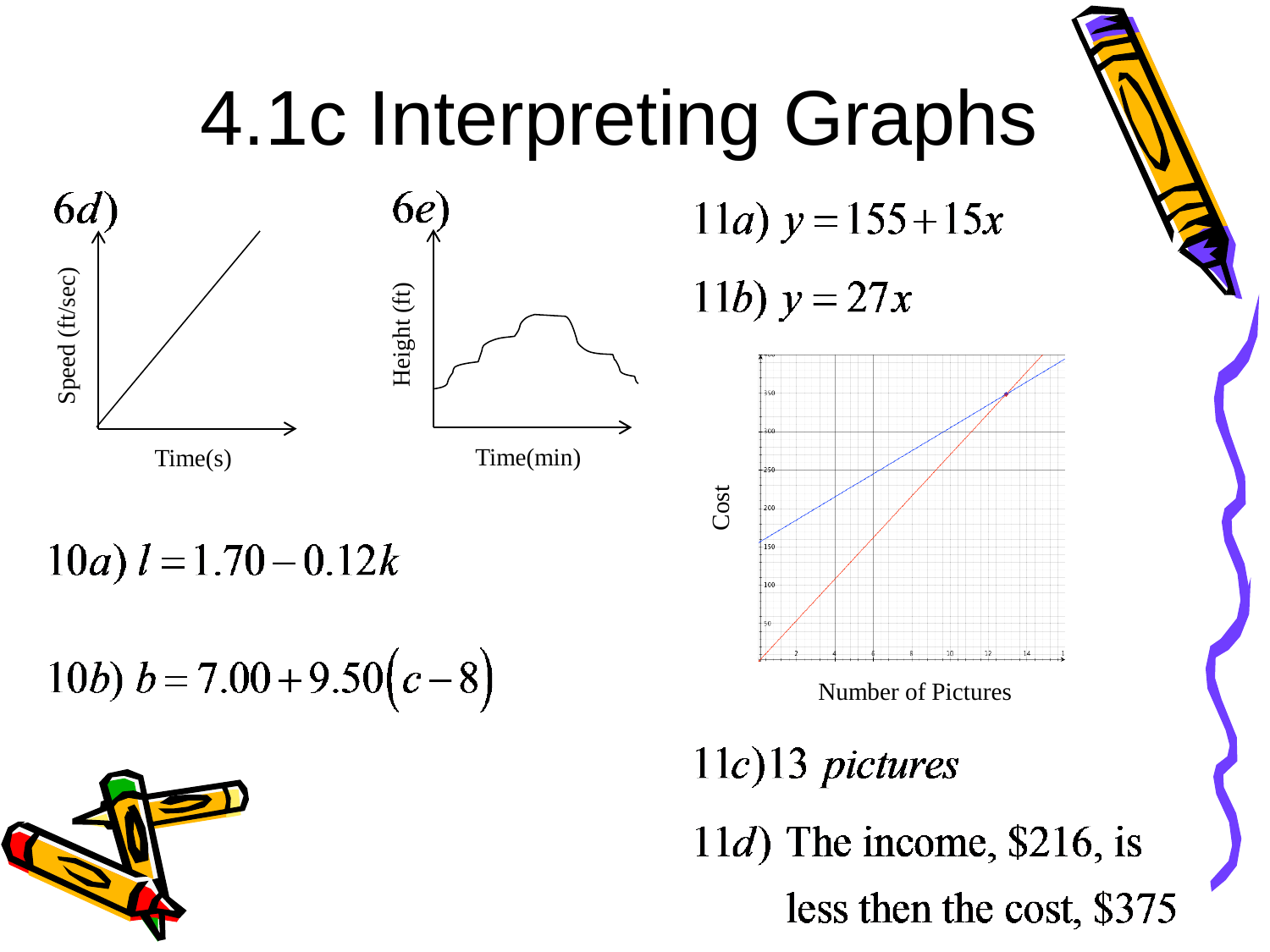## 4.2a Function Notation

1a) Function; each x-value has only one y-value

1b) Not a function; there is an x-value that has two y-values

1c) Function; each x-value has only one y-value

2*a*) 
$$
f(7)=17
$$
 2*b*)  $g(5)=27$  2*c*)  $f(-5)=-1$   
2*d*)  $g(-3)=11$  2*e*)  $x = \frac{11}{3}$  3) *B*  $\begin{bmatrix} 6a \\ 9 \\ 9 \\ 1 \end{bmatrix}$   
4) Warm-up activity

5*a*) Price of calculator; function 5b) Time money in bank; function 5c) Time since haircut; function 5*d*) Distance driven; function

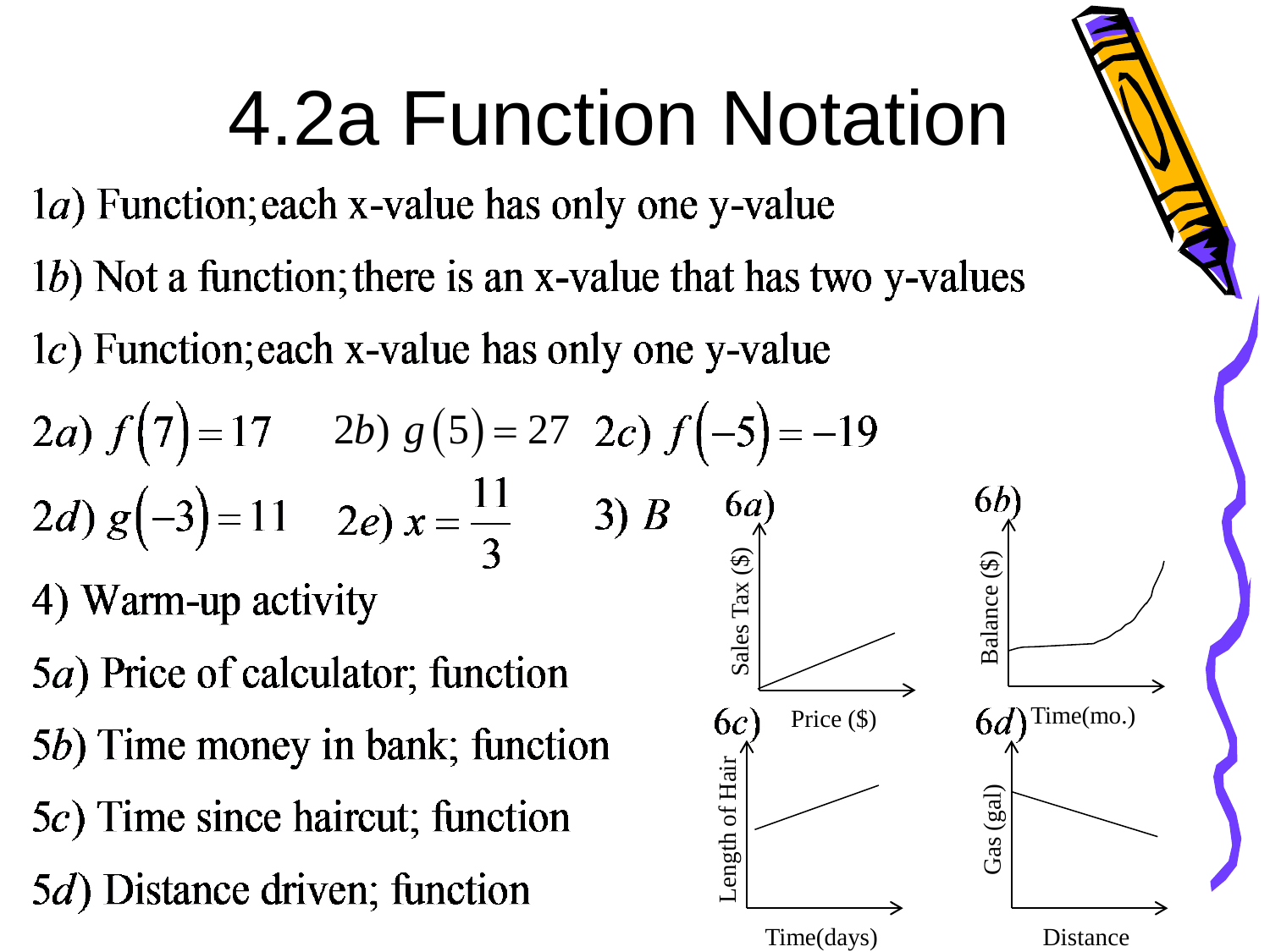### **4.2b Function Notation**

 $7a,c,d$  $7b) f(7) = 20.8$ 



8) Domain: $-6 \le x \le 5$  $Range: -2 \leq y \leq 4$ 

 $13a)$  54 diagonals

 $13b)$  20 sides

 $16)(7,25.5)$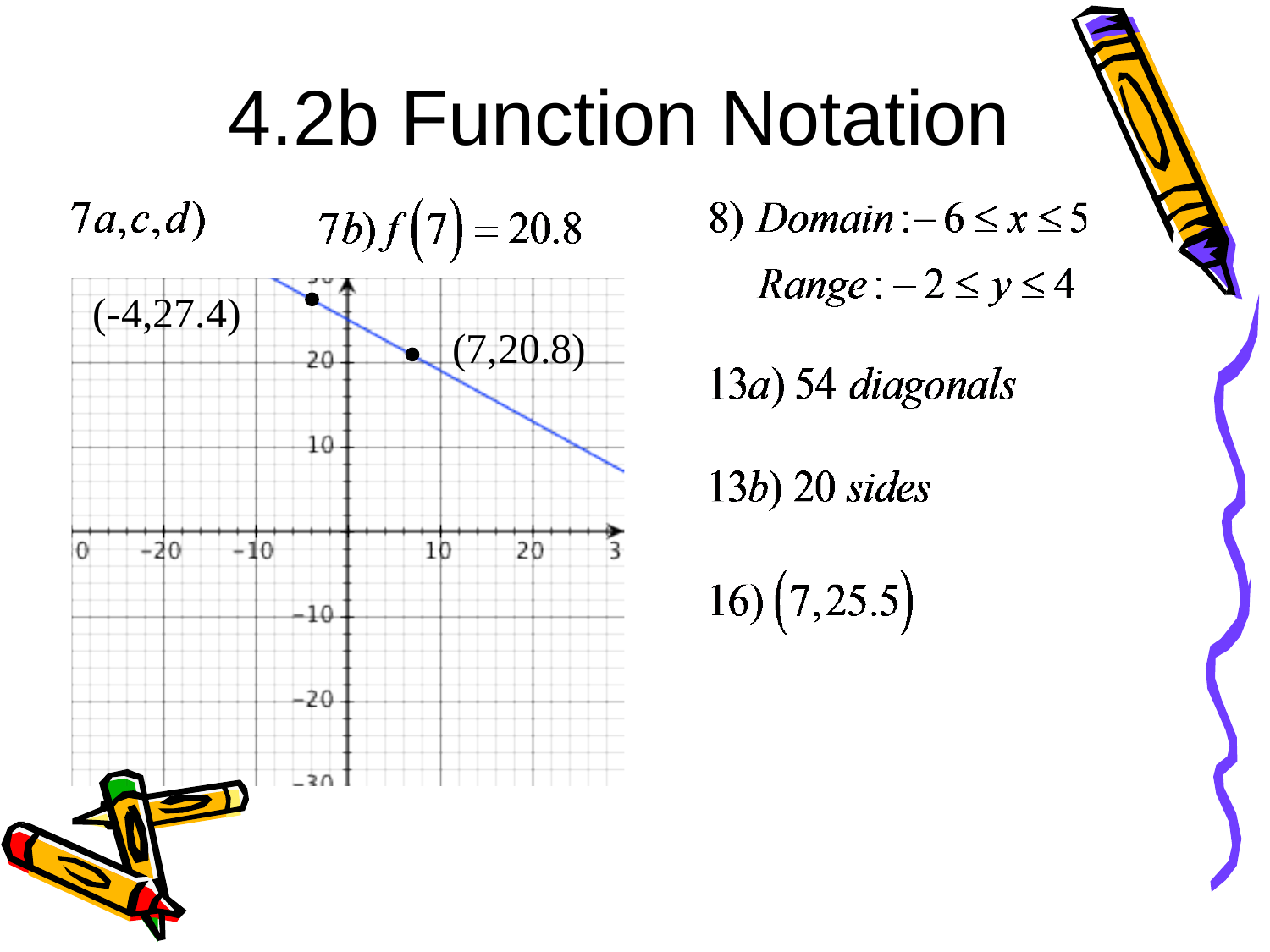# 4.3 Lines in Motion

1) 
$$
y = -3 + \frac{2}{3}(x-5)
$$

- 2) Translated right 3 units
- $3a) 2x 6$
- $3b) 2x + 1$
- $3c) 2x + 3$

4a) 
$$
y = -4.4 - 1.1\overline{48}(x - 1.4)
$$

\nor  $y = 3.18 - 1.1\overline{48}(x + 5.2)$ 

\n4b)  $y = -2.4 - 1.1\overline{48}(x - 1.4)$ 

\nor  $y = 5.18 - 1.1\overline{48}(x + 5.2)$ 

\n5a)  $y = -3 + 4.7x$ 

\n5b)  $y = -2.8(x - 2)$ 

5c)  $y = 4 - (x + 1.5)$ *or*  $y = 2.5 - x$ 6*a*)  $y = -2 + f(x)$ 6b)  $y = 2 + f(x-1)$ 6c)  $y = -5 + f(x+2)$ 6*d*)  $y = -2 + f(x-1)$ 8*a*) Brian - 1.5 m behind Pete Started 2 sec. after Pete 13*a*)  $x = 15$  13*b*)  $x = 31$ 8b)  $y = 1.5 + f(x+2)$ 13*c*)  $x = -21$  13*d*)  $x = 17.6$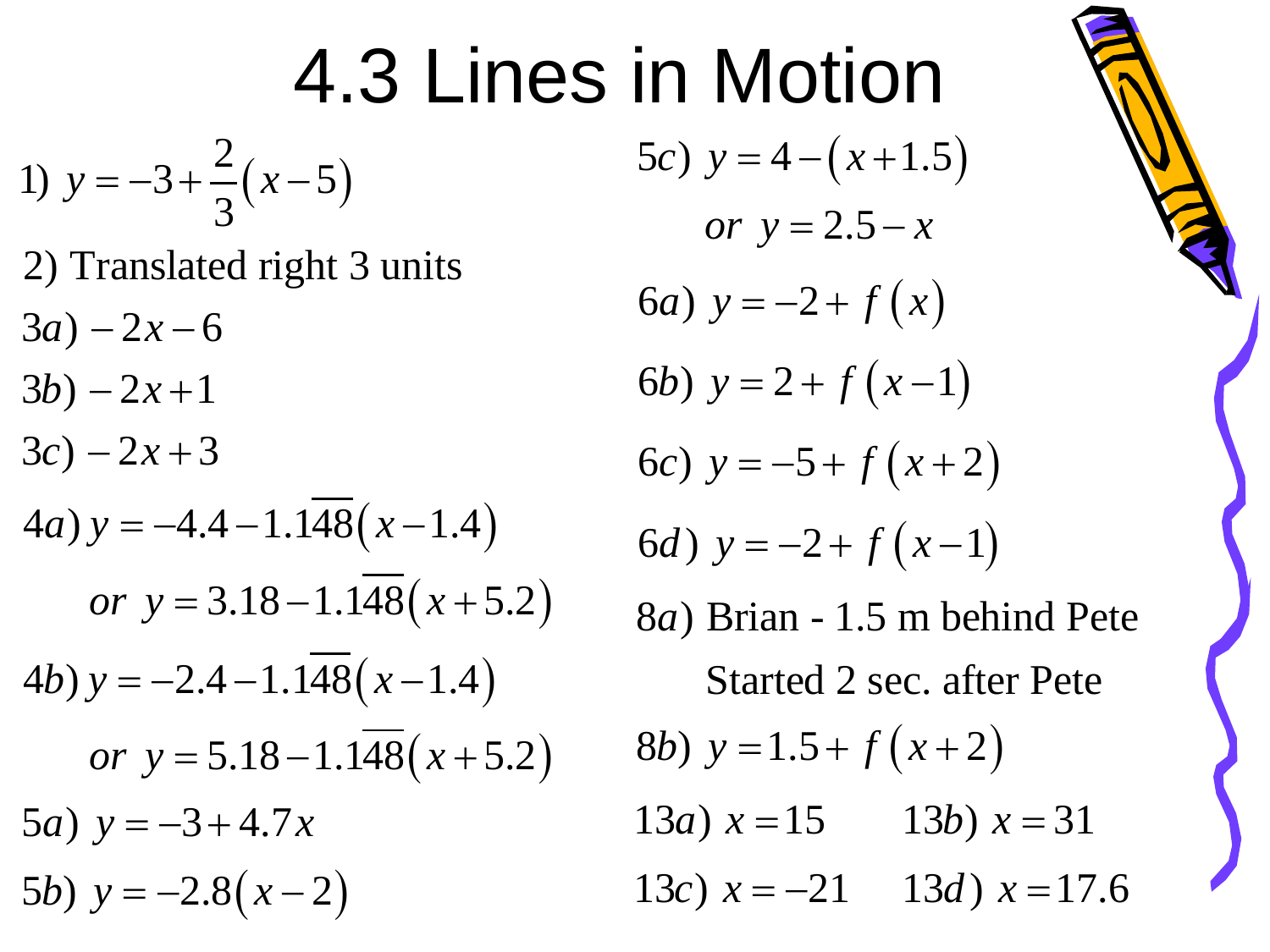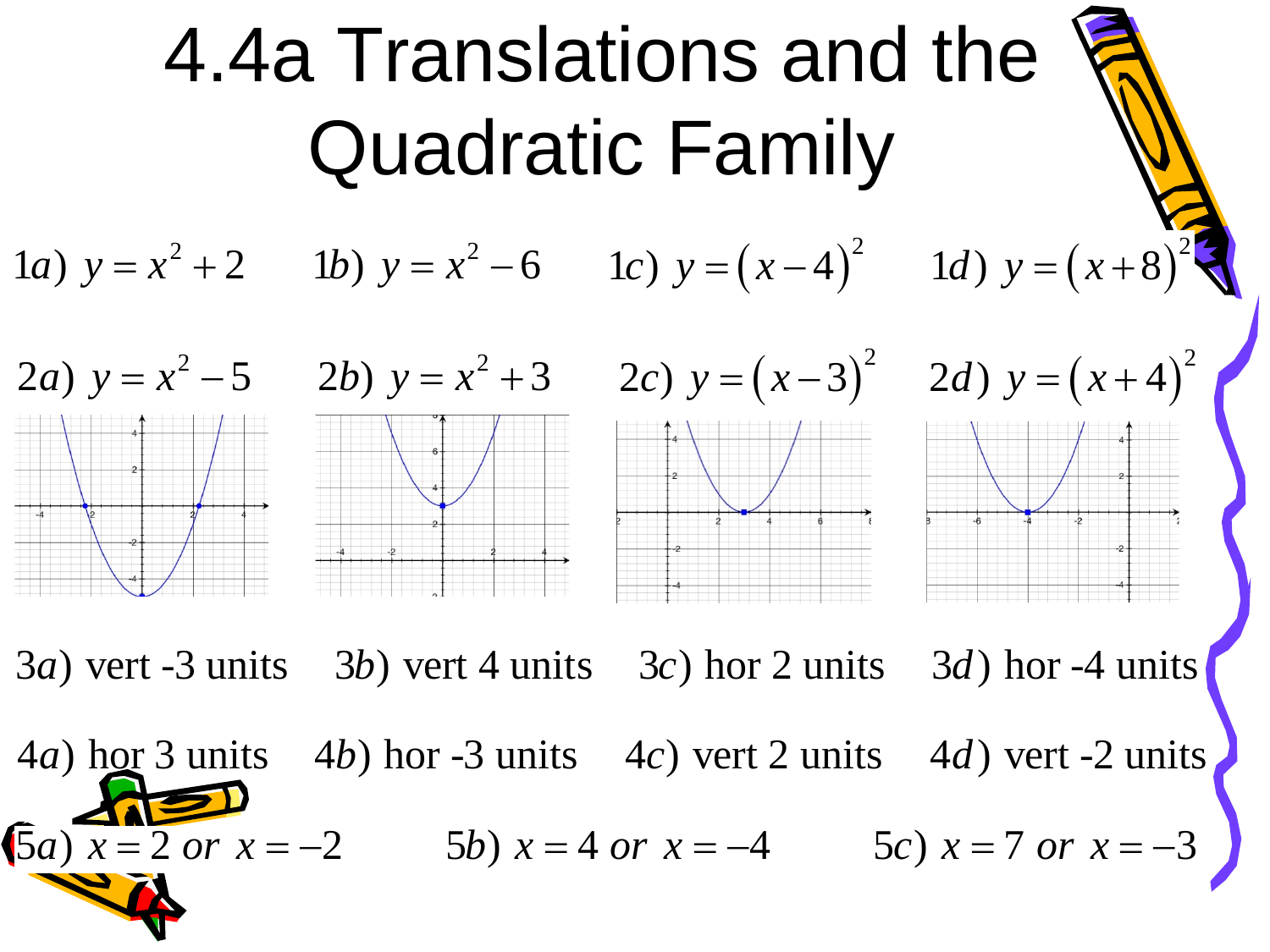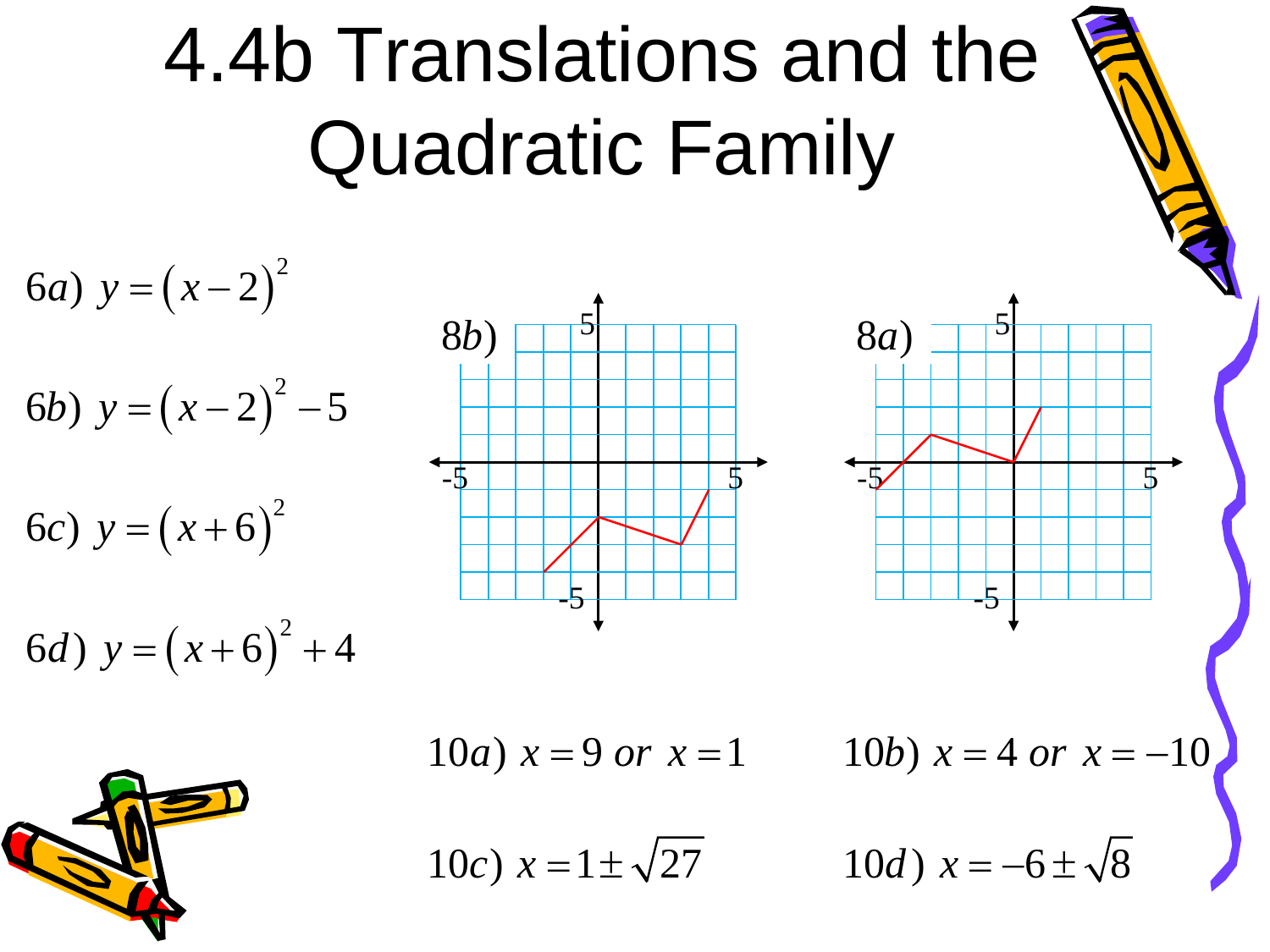4.5a Reflections and the Square Root Family 1*a*)  $y = \sqrt{x+3}$  1*b*)  $y = \sqrt{x+5}$  1*c*)  $y = \sqrt{x+5} + 2$ 1*d*)  $y = \sqrt{x-3} + 1$  1*e*)  $y = \sqrt{x-1} - 4$  $2a$ ) hor shift 3 units  $2b$ ) hor shift -3 units  $2c$ ) vert shift 2 units  $2d$ ) vert shift  $-2$  units  $3a$  *iii*  $3b$  *i*  $3c$  *ii*  $\blacklozenge$ 5 -5  $4a)$  $\blacklozenge$ 5 -5  $4c)$  $\blacklozenge$ 5 -5  $4b) \Box$ 

-5

-5

-5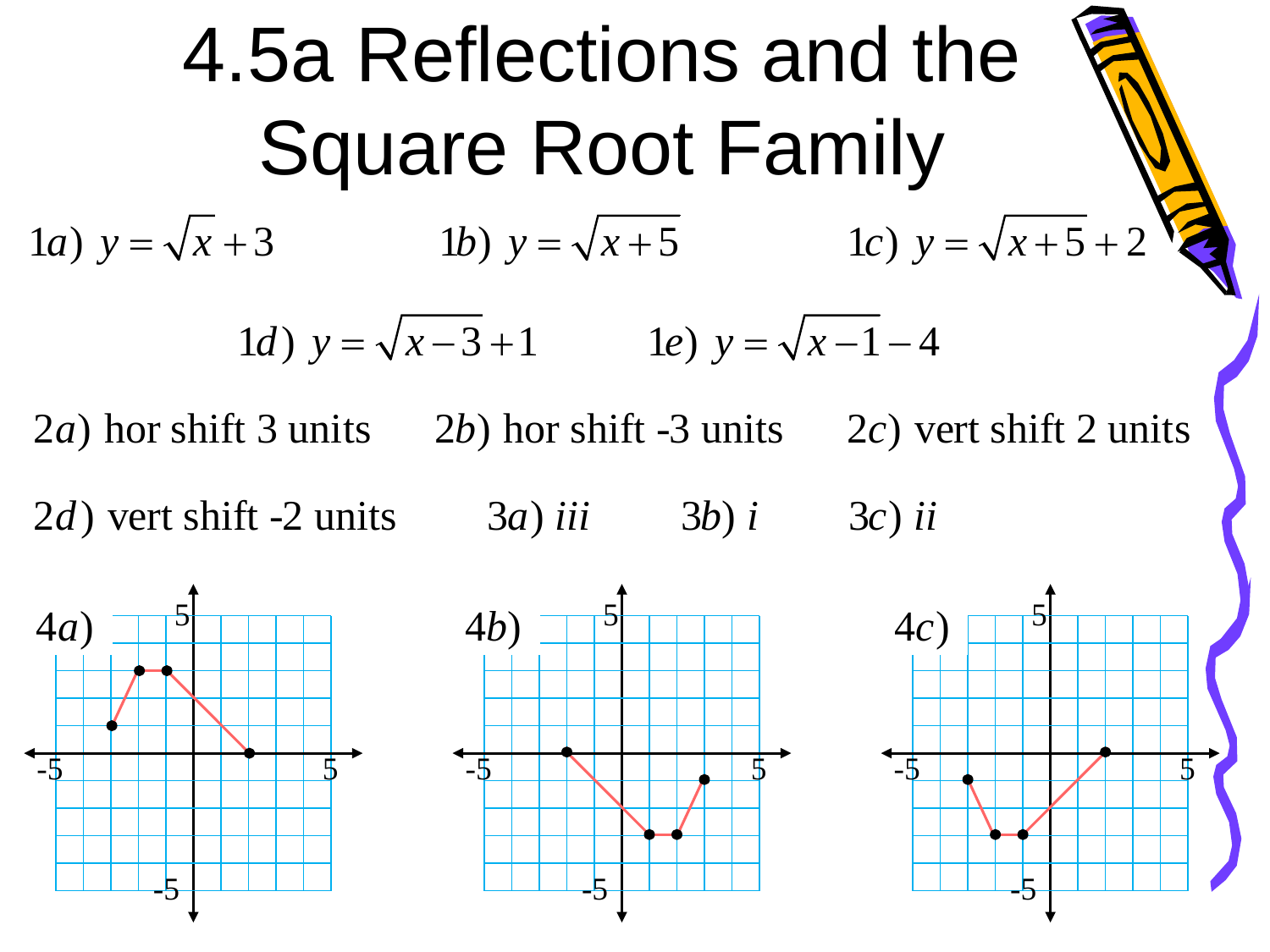4.5b Reflections and the Square Root Family 5*a*)  $y = -\sqrt{x}$  5*b*)  $y = -\sqrt{x-3}$  1*c*)  $y = -\sqrt{x+6} + 5$ 5*d*)  $y = \sqrt{-x}$  5*e*)  $y = \sqrt{-x+2} - 3$ 7*a*)  $y = \sqrt{x}$  and  $y = -\sqrt{x}$  7*b*)  $y = \pm \sqrt{x}$ ;  $y^2 = x$ 

8*a*) Neither passes the vertical line test

8*b*) *i*.  $y = \pm \sqrt{x+4}$  $ii. y = \pm \sqrt{x+2}$  *ii.*  $(y-2)$ 8c) *i*.  $y^2 = x + 4$ *ii.*  $(y-2)^2 = x$ 

 $12a$  2  $12b$   $-2$   $12c$   $-1,3$   $12d$  3  $12e$  3  $12f$  3  $12g$  1 15*a*)  $x = 293$  15*b*) *no solution* 15*c*)  $x = 7$  *or*  $x = -3$  15*d*)  $x = -13$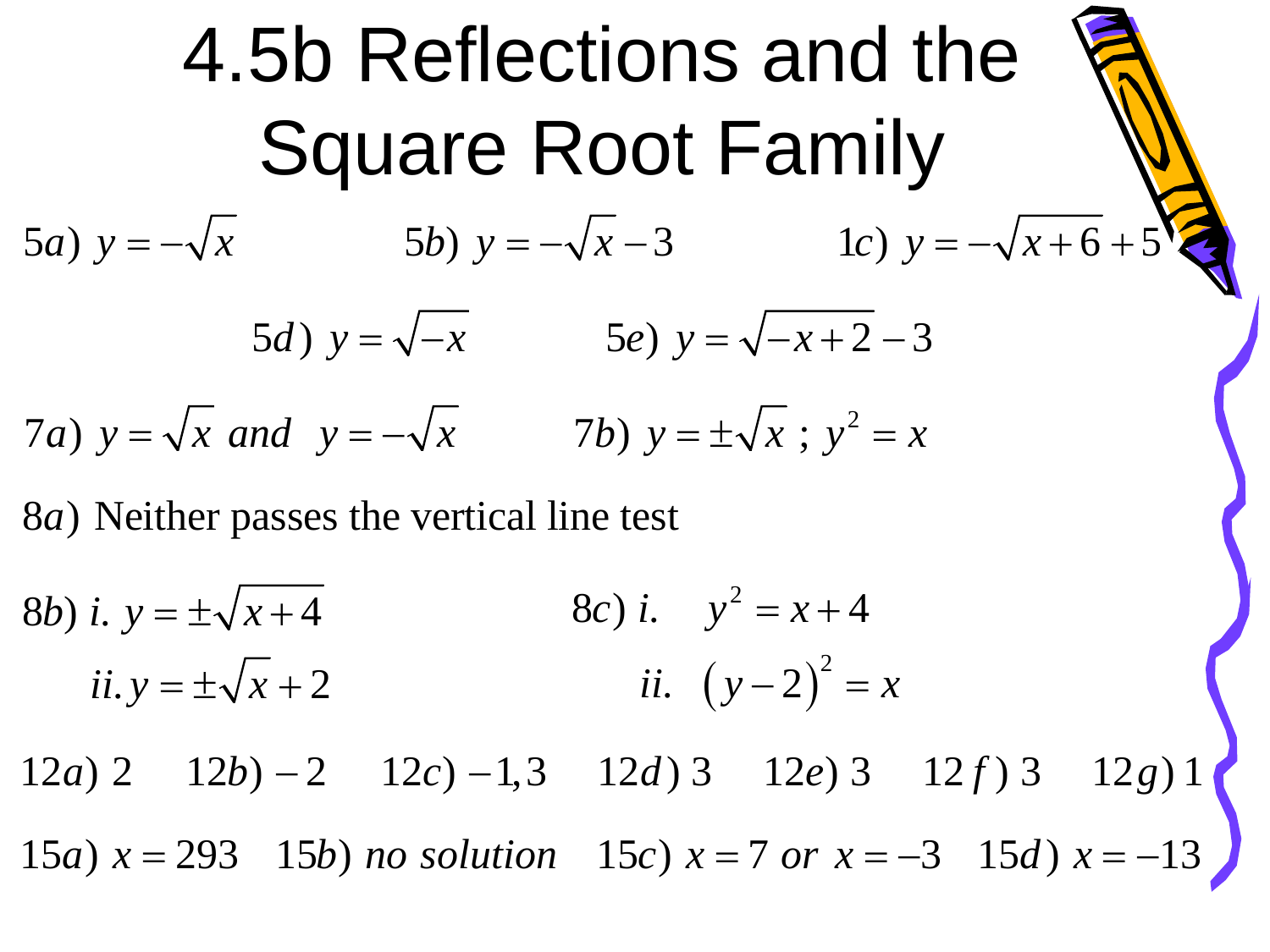

- 2a) Horizontal dilation by a factor of 3
- 2b) Reflection across the y-axis
- 2c) Horizontal dilation by a factor of 1/3
- 2d) Vertical dilation by a factor of 2
- 2e) Reflection across the x-axis
- 2f) Vertical dilation by a factor of 1/2

3*a*) 
$$
y = 2(x-5)^2 - 3
$$

$$
(3b) \ \ y = 2 \left| \frac{x+1}{3} \right| - 5
$$

$$
3c) \ y = -2\sqrt{\frac{x-6}{-3}} - 7
$$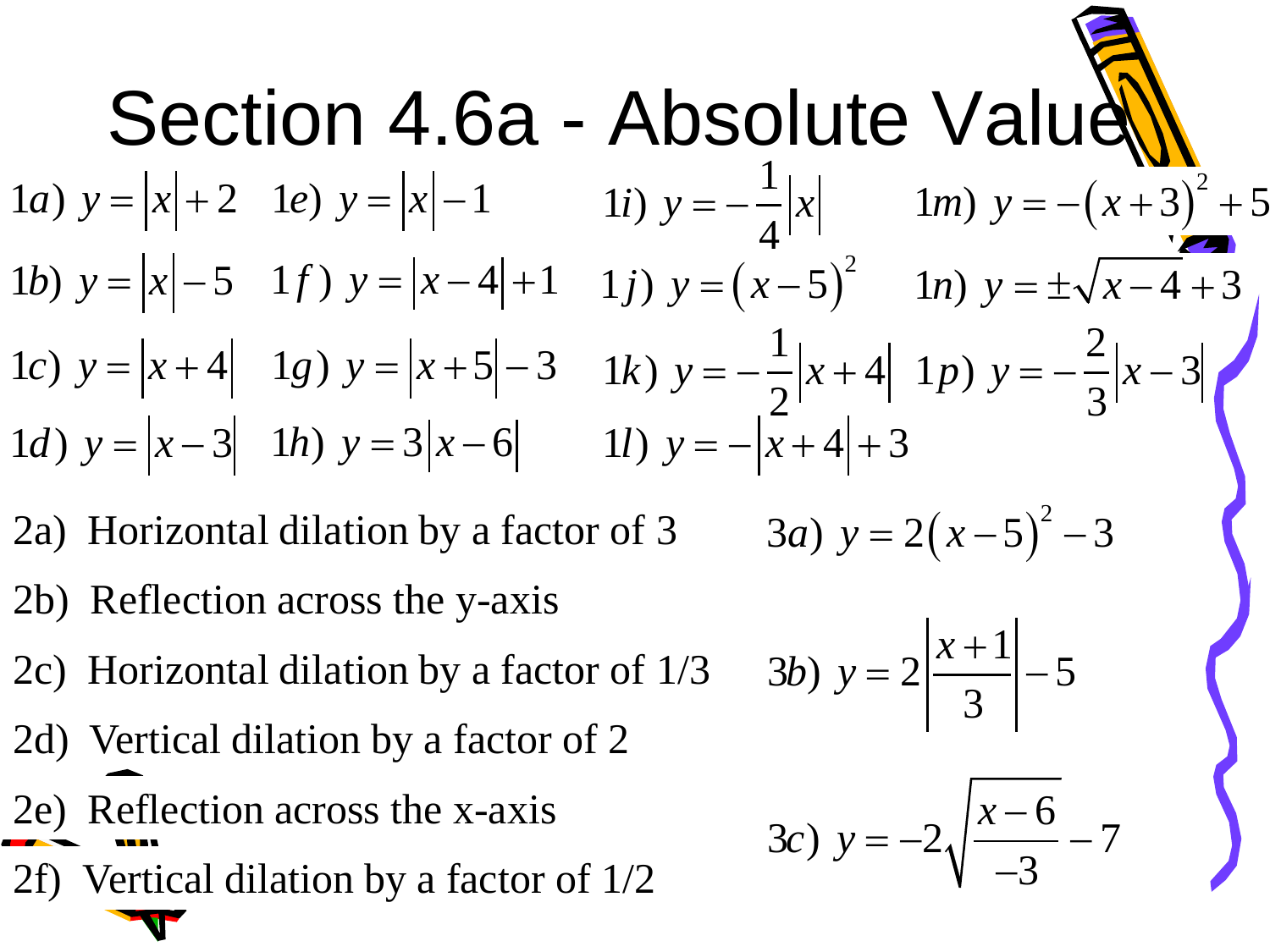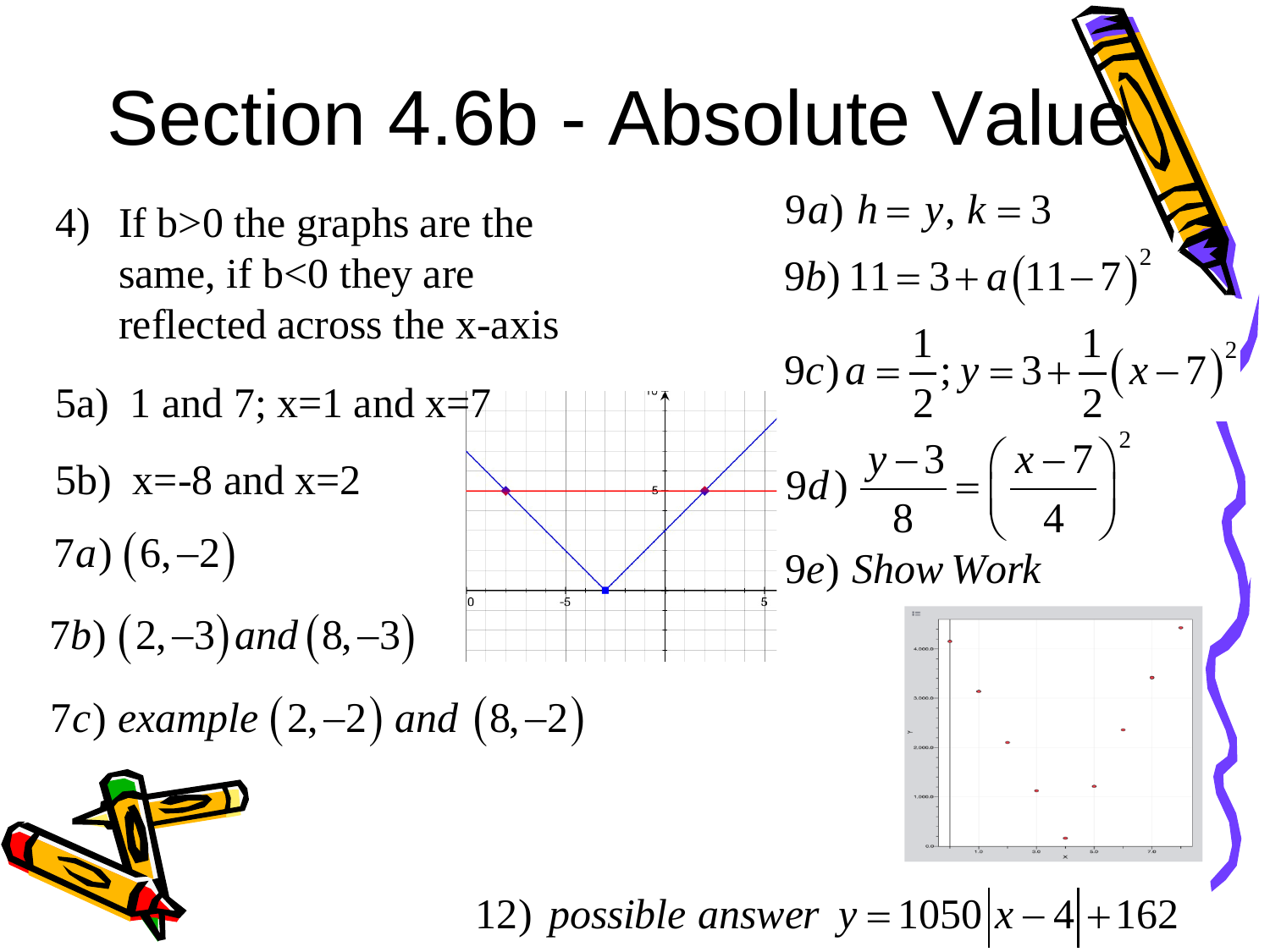#### Section 4.7a - Circles

| $\mathbf 1$ | Equation                   | Transformation  | Direction         | <b>Scale Factor</b> |
|-------------|----------------------------|-----------------|-------------------|---------------------|
|             | $y + 3 = x^2$              | Translation     | Vertical          | $-3$                |
|             | $-y= x $                   | Reflection      | Across x-<br>axis | N/A                 |
|             | $\boldsymbol{\mathcal{X}}$ | Dilation        | Horizontal        | 4                   |
|             | $\frac{y}{x} = x^2$        | <b>Dilation</b> | Vertical          | 0.4                 |
|             | $y =  x - 2 $              | Translation     | Horizontal        | 2                   |
|             |                            | Reflection      | Across y-<br>axis | N/A                 |

2)  $y = 2\sqrt{1-x^2}$ 





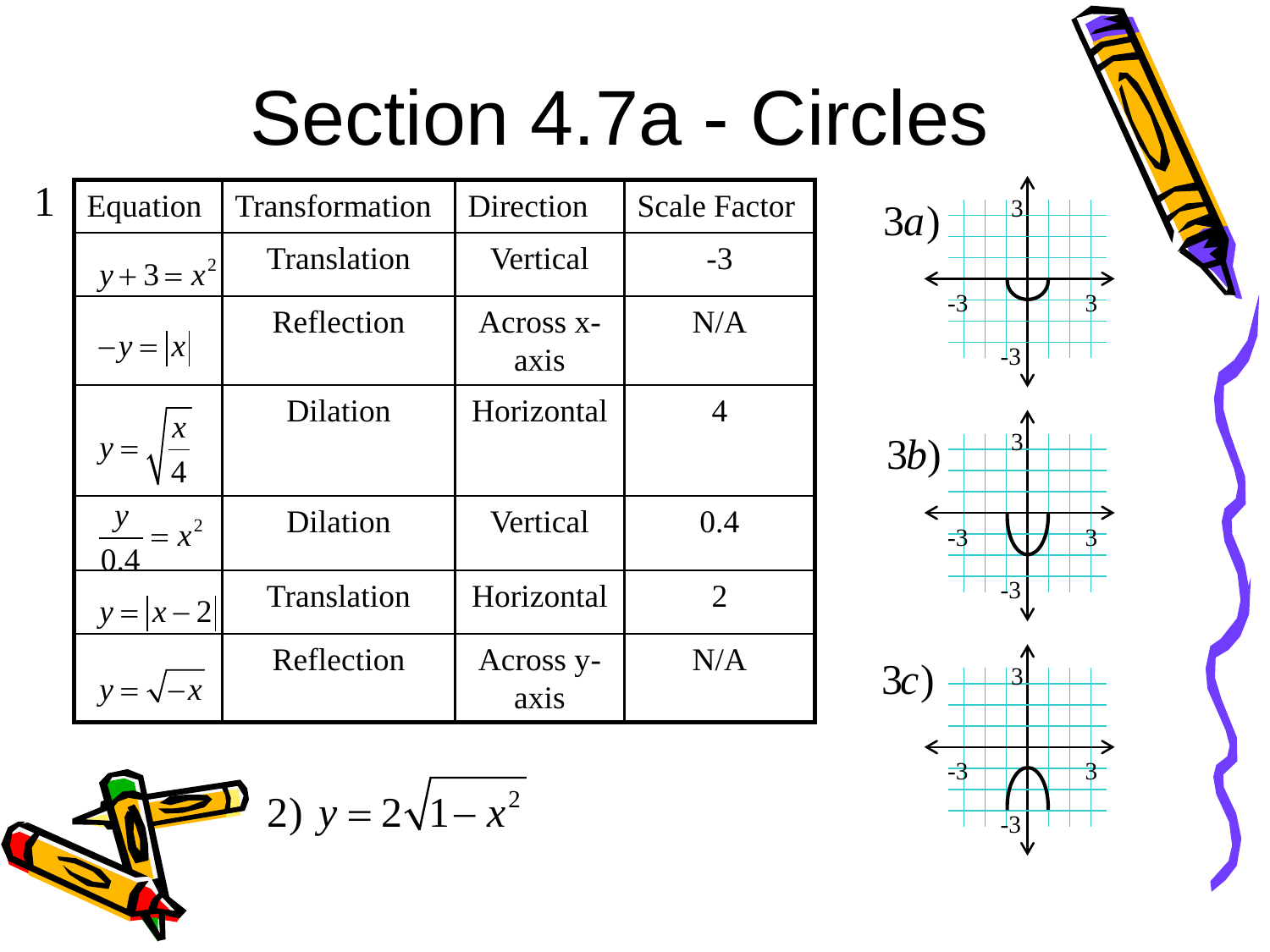### Section 4.7b - Circles

or  $x^2 + (y-2)^2 = 1$ 5*a*)  $y = \pm \sqrt{1 - x^2 + 2}$ 

 $(5b)$   $y = \pm \sqrt{1-(x+3)^2}$  $or (x+3)^2 + y^2 = 1$ 

$$
5c) \ y = \pm 2\sqrt{1 - x^2}
$$
  
or 
$$
x^2 + \left(\frac{y}{2}\right)^2 = 1
$$

5d) 
$$
y = \pm \sqrt{1 - \left(\frac{x}{2}\right)^2}
$$
  
or  $\left(\frac{x}{2}\right)^2 + y^2 = 1$ 



4*a*)  $y = 3\sqrt{1-x^2}$ 4*b*)  $y = 0.5\sqrt{1 - x^2}$  $4c)$   $y = 2\sqrt{1-x^2+1}$  $(4d)$   $y = 2\sqrt{1-(x-3)^2+1}$ 4e)  $y = -5\sqrt{1-\left(\frac{x+2}{2}\right)^2} + 3$ *e y*  $(x+2)$  $=-5\sqrt{1-(\frac{x+2}{2})}$  +  $(4f)$   $y = 4\sqrt{1-(x-3)^2} - 2$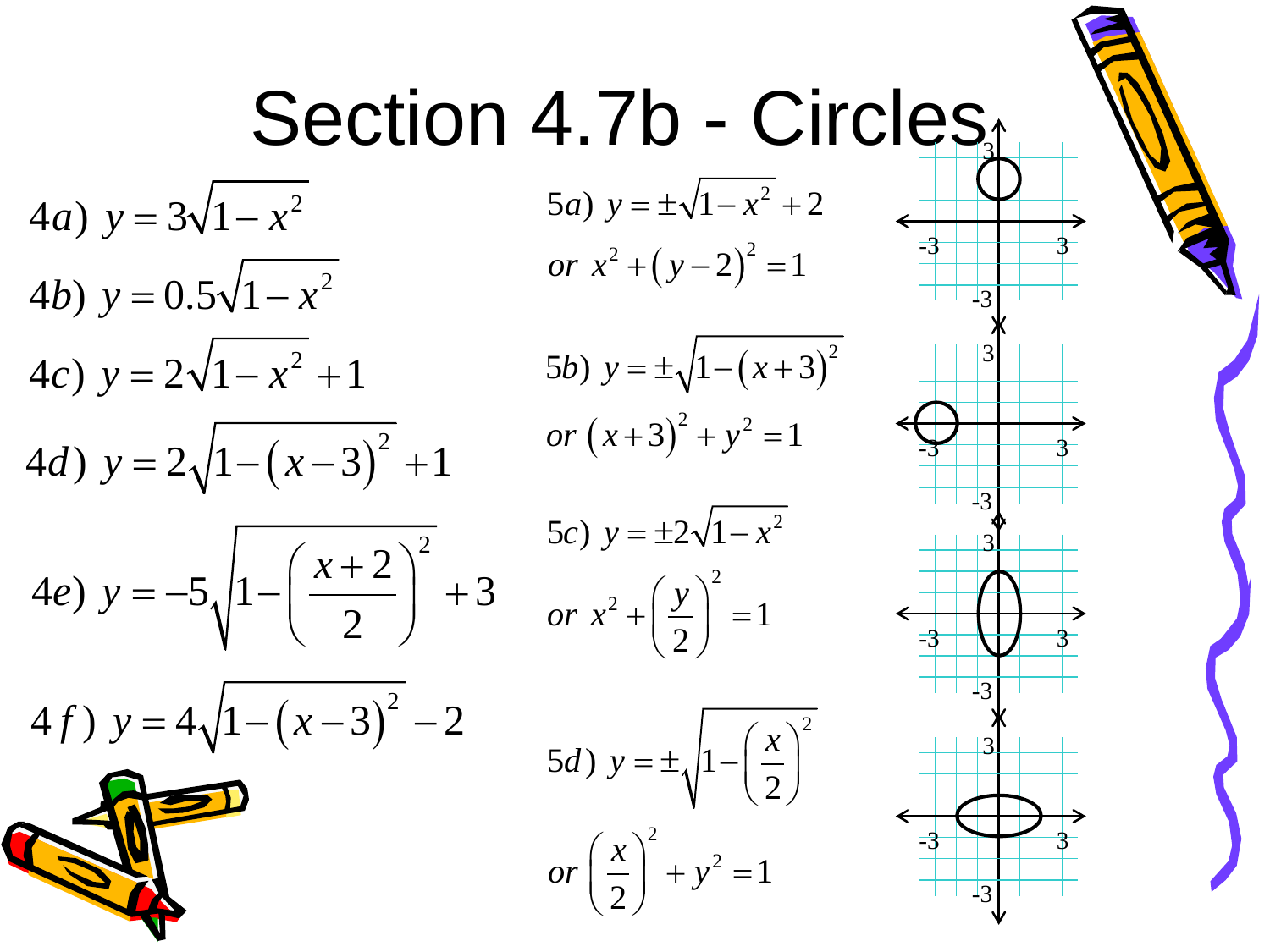#### Section 4.8a - Composition of Functions

- 1a) 6 2a) 2 3a) approximately 1.5 m/s
- 1b) 7 2b) 1 3b) approximately 12 L/min
- 1c) 6 2c) 0 3c) approximately 15 L/min

1d) 18

4*a*) Product 
$$
f(x) \cdot g(x)
$$
;  $f(x) = 5$  and  $g(x) = \sqrt{3+2x}$   
or Composition  $f(g(x))$ ;  $f(x) = 5\sqrt{x}$  and  $g(x) = 3+2x$   
4*b*) Composition  $f(g(x))$ ;  $f(x) = |x+5|$  and  $g(x) = 3+(x-3)^2$   
4*c*) Product  $f(x) \cdot g(x)$ ;  $f(x)(x-5)^2$  and  $g(x) = 2 - \sqrt{x}$